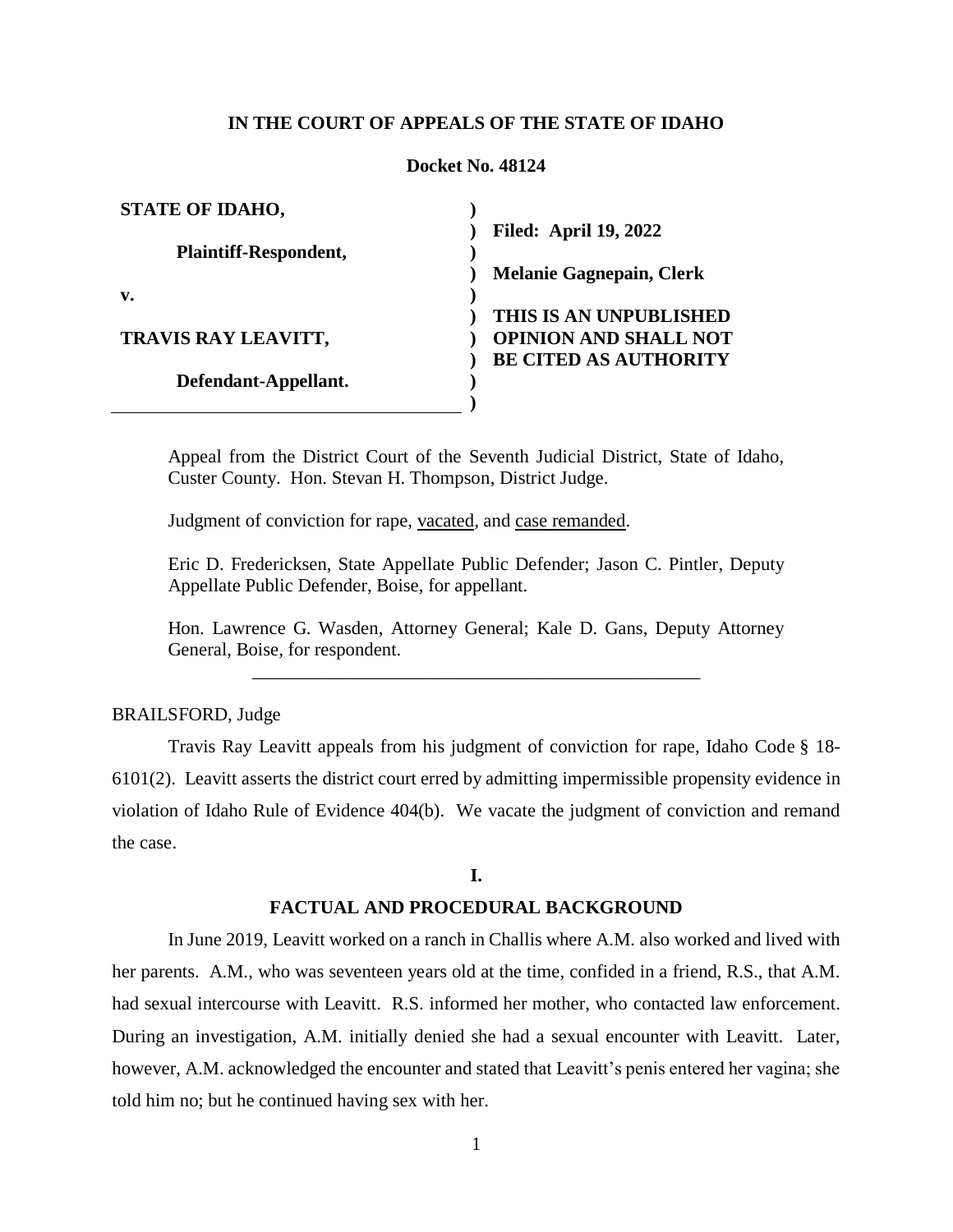The State filed a complaint alleging that Leavitt forcibly raped A.M. and that he is a persistent violator. During the preliminary hearing, A.M. testified. Following her testimony, the State amended its allegations to assert, alternatively, that Leavitt committed rape based on the age difference between him and A.M. *See* I.C. § 18-6101(2) (defining rape to include penetration involving victim who is sixteen or seventeen and perpetrator who is three or more years older). At the conclusion of the hearing, the magistrate court found insufficient probable cause to support the forcible rape charge but found probable cause for rape based on A.M.'s and Leavitt's ages and bound Leavitt over to the district court.

### **A. Ruling on State's Rule 404(b) Notice**

 $\overline{a}$ 

The case proceeded to a jury trial in January 2020 on the rape charge based on A.M.'s and Leavitt's ages. The day before trial, the State filed a notice of intent to admit evidence under Rule 404(b). Specifically, the State sought to admit a 2001 decree and order of commitment stating Leavitt had committed lewd and lascivious conduct, I.C. § 18-1508, when he was a juvenile; a 2006 judgment convicting him of rape, I.C. § 18-6101(1); and "evidence of facts and circumstances" related to these convictions.<sup>1</sup>

On the first day of trial, the district court briefly addressed the State's Rule 404(b) notice. The court noted that the State filed its notice "fairly late." Regardless, the court reserved its ruling on the notice until it had "heard enough evidence to put some context to what the state's trying to offer." The court also advised the parties that it would have a hearing the next morning, on the second day of trial, to "more fully address" the State's notice.

Thereafter, on the first day of trial, the State presented the testimony of a clinical counselor. This counselor testified about the seven "stages of grooming" which include: (1) identifying and targeting the victim, (2) gaining trust and access, (3) playing a role in the victim's life, (4) isolating the victim, (5) creating secrecy, (6) initiating sexual contact, and (7) controlling the relationship. The State also presented the testimony of a forensic interviewer, who had interviewed A.M. and who testified about grooming behavior.

The next morning, before the second day of trial and outside the jury's presence, the district court addressed the State's Rule 404(b) notice. The prosecutor explained the reason for the timing

<sup>&</sup>lt;sup>1</sup> The State also attached to the notice copies of the 2001 decree and order of commitment and the 2006 conviction. The record suggests the State was aware of these convictions as early as when it filed the information alleging Leavitt is a persistent violator.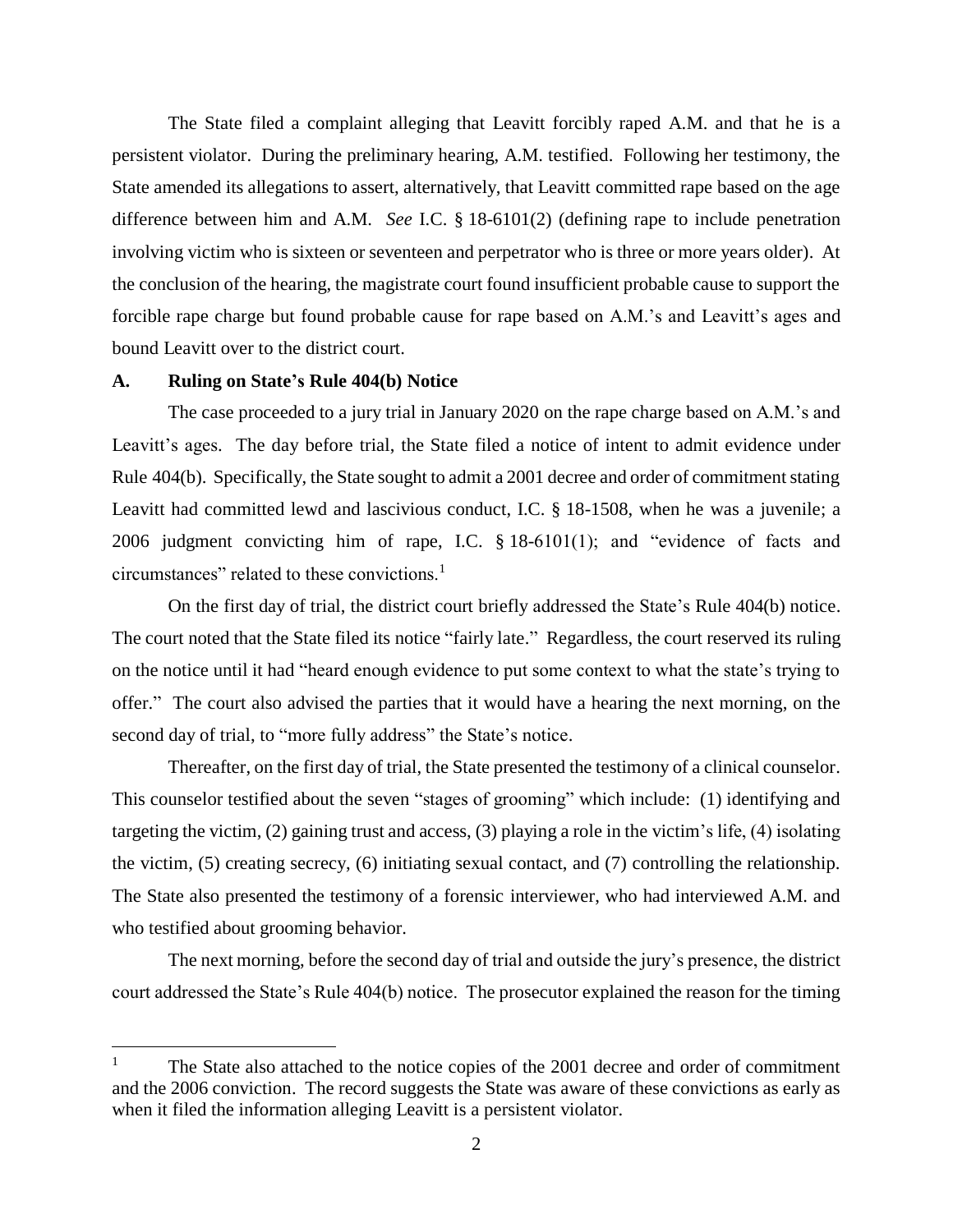of the notice, stating that "in speaking with the witnesses, preparing for their testimony today, some new information came out, which I was not aware of before." Describing this information, the prosecutor stated that: (1) Leavitt "made a comment [to A.M. and her father] about how he wasn't able to have a firearm because he was a felon"; (2) on a different occasion, Leavitt was "bragging to [A.M. and R.S.] how he had spent 12 years in prison, talked about how he got addicted to drugs while he was in prison, and he mentioned that he was a sex offender, and that's why he'd been to prison"; (3) A.M.'s family members looked [Leavitt] up [online], found out that he went to prison [and that] it was a sex crime, statutory rape crime"; and (4) Leavitt told A.M. that he had a "hit list," which included R.S. and others, and that "he was not going back to prison."

In support of admitting this evidence under Rule 404(b), the prosecutor argued:

[T]his fits this pattern of [Leavitt] and his history. He has preyed upon young children since he was a teenager. He's got the juvenile charges, the sexual crimes, where he preyed upon younger children. He then in his 20s has statutory rape with a young girl, gets charged, doesn't think it's a problem, and does 12 years of time on it, according to what he told [A.M.]. And now he gets out, and he continues this same pattern of behavior.

Further, the prosecutor argued the proffered evidence "shows a common scheme or plan"; "corroborates the rest of the testimony"; and "flows in with the grooming behavior." In response, Leavitt objected to the State's Rule 404(b) notice as untimely and argued the evidence did not show a plan or scheme, was not relevant to whether Leavitt had sex with A.M., and was unfairly prejudicial.

Ruling on the motion, the district court rejected Leavitt's objection to the State's Rule 404(b) notice as untimely. Specifically, the court ruled:

There is a requirement [u]nder Rule 404(b), a reasonable notice. . . . [T]hat contemplates reasonable notice of the state intending to present evidence that's maybe outside the scope of . . . this case, that outside what the testimony would have been presented in this case from the victim, from the fact witnesses, information that was disclosed in discovery regarding witness statements and so forth, that 404(b) kind of contemplates in that notice requirement that if [the State is] going to present something outside of that, other events unrelated to this event, that there's a requirement of reasonable notice, that you can be aware of that and confront it.

Based on this reasoning, the district court found Leavitt was aware of the identity of the State's witnesses and "had some idea of what their testimony would be" and that those witnesses would be "testifying to facts that happened regarding this case and these events, not some other situation unknown to defendant." Accordingly, the court concluded that, under such circumstances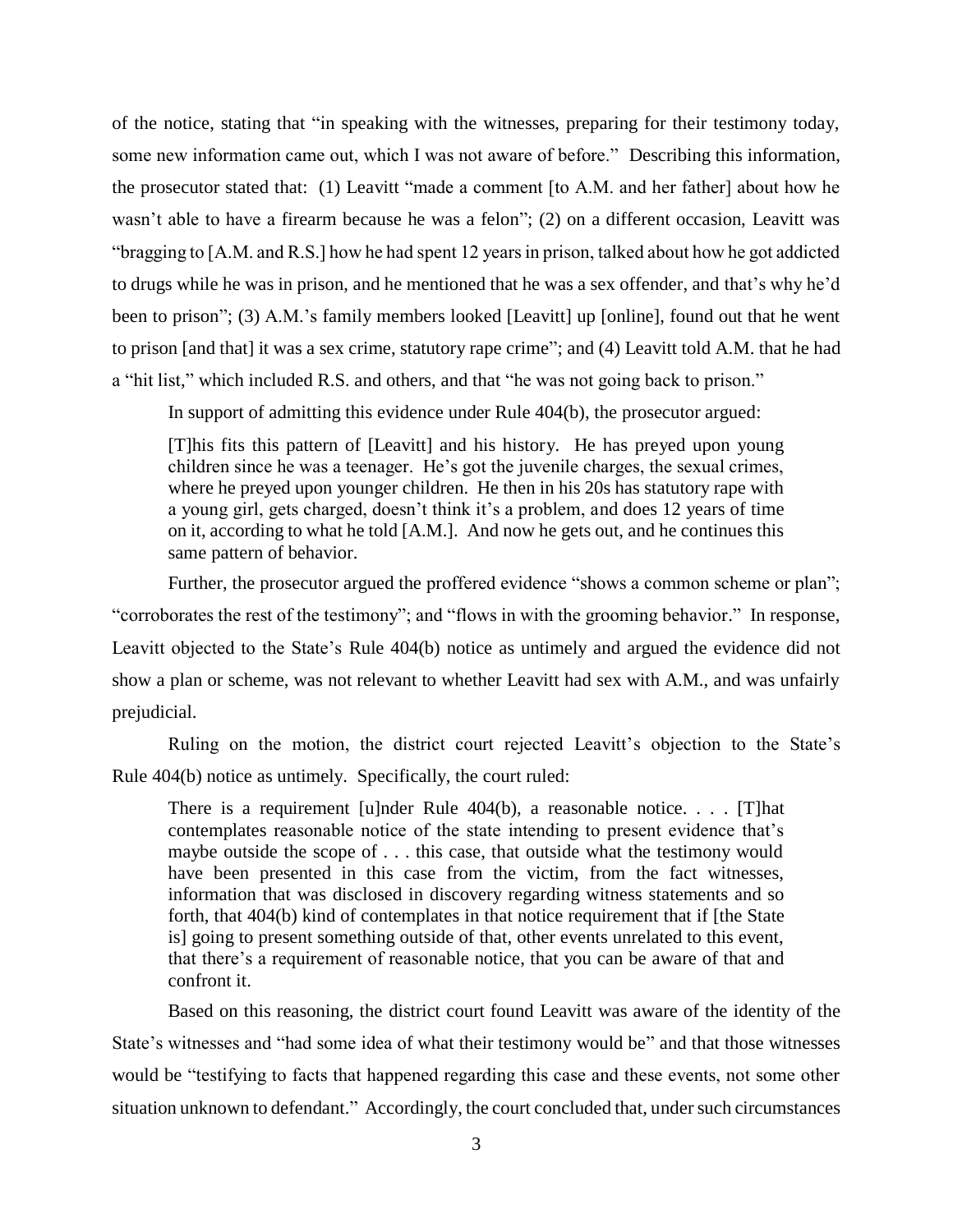"maybe that notice requirement is not as urgent"; "there's a reason to excuse [the] notice requirement"; and "there's not necessarily an unfair prejudice by the late notice."

Addressing the admissibility of the evidence, the district court excluded "actual evidence of what [Leavitt's] prior convictions were." The court, however, stated that it would allow the witnesses to testify "fully and freely as to what [Leavitt] allegedly said to them in this case." The court explained that this testimony would provide "context and explain[] what kind of grooming behavior may or may not have been happening" and "why there wasn't an immediate disclosure" by A.M. of the sexual encounter with Leavitt. Finally, the court found that the testimony is "obviously extremely prejudicial testimony" but, nonetheless, concluded "the prejudicial effect of this [testimony] does not substantially outweigh the probative value." After ruling, the court granted Leavitt's request to have a "standing objection."

### **B. Testimony About Leavitt's Criminal History**

Thereafter, the trial resumed, and several witnesses' testimony referenced Leavitt's criminal history. A.M. testified that: (1) Leavitt told her and her father that Leavitt "couldn't own a gun because he was a felon"; (2) he was "bragging" to her and to R.S. that he "couldn't own a gun because he had been a felon and just recently got out of prison"; (3) she, R.S., and their mothers "googled [Leavitt] and found out what he'd done"; and (4) Leavitt said that he "had a hit list," "would not be going back to prison," and "would take [anybody] out" who "tried to take him back [to prison]."

R.S. also testified about Leavitt's criminal history. Specifically, R.S. testified that Leavitt told her and A.M. "he cannot own any guns because he is a felon and he's a previous sex offender." Finally, R.S.'s mother testified that R.S. had told her mother that Leavitt "had been in prison for some time, and [R.S.] thought it had something to do with statutory rape, something along those lines."

In addition to the testimony of A.M., R.S., R.S.'s mother, the clinical counselor and the forensic interviewer, the State also presented the testimony of a ranch employee, A.M.'s father, and two sheriff's department employees who investigated the alleged rape. In his defense, Leavitt presented the testimony of his sister. After deliberating, the jury convicted Leavitt of rape based on A.M.'s and Leavitt's ages.

Leavitt timely appeals.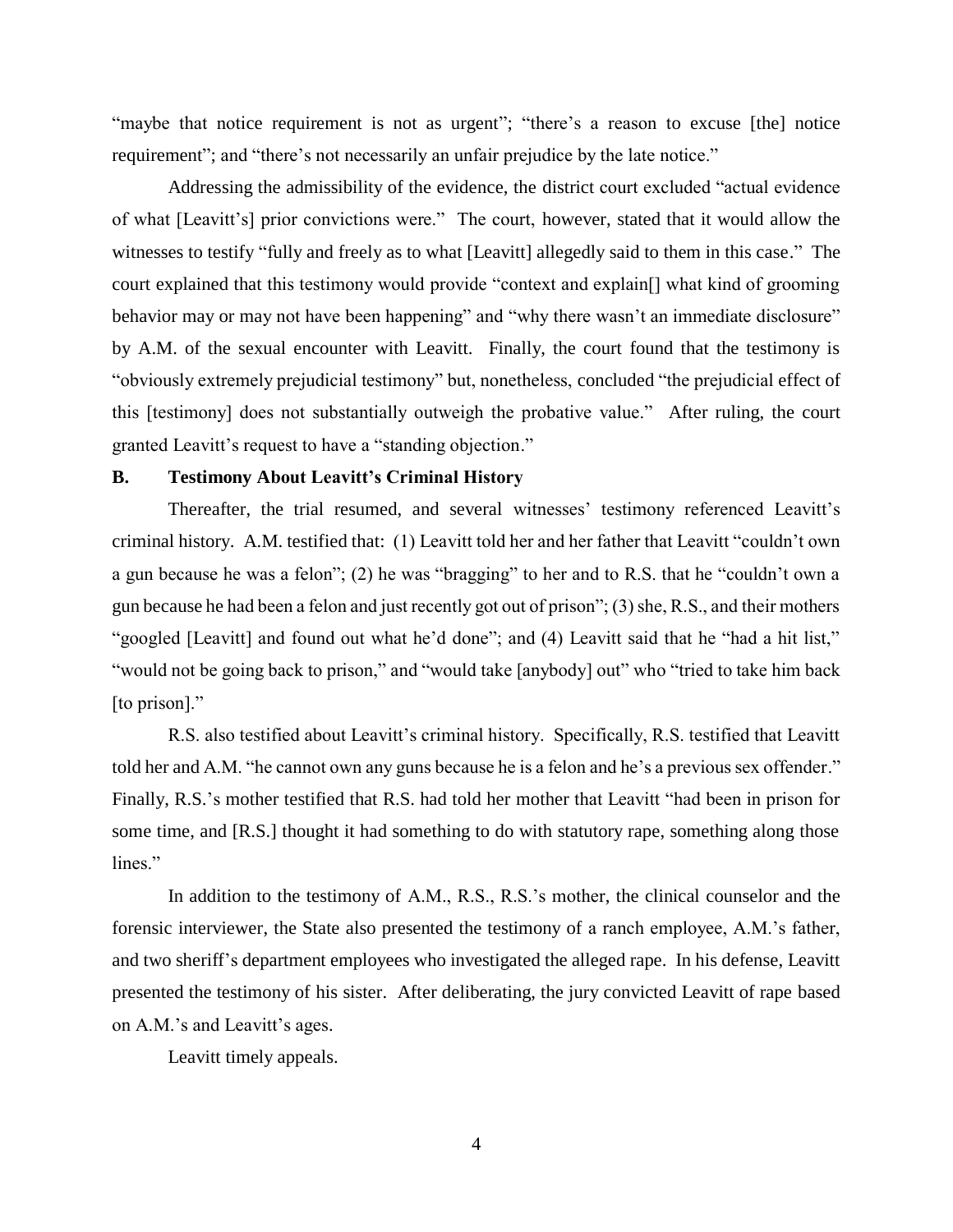### **II.**

## **ANALYSIS**

On appeal, Leavitt argues the district court erred "by allowing the State to present evidence that Leavitt was a convicted sex offender who spent time in prison." Generally, "[e]vidence of a crime, wrong, or other act is not admissible to prove a person's character in order to show that on a particular occasion the person acted in accordance with the character." I.R.E. 404(b)(1). Rule 404(b) prohibits the introduction of evidence of a crime, wrong, or other act--other than the charged crime--if that evidence's probative value is entirely dependent on its tendency to demonstrate the defendant's propensity to engage in such behavior. *State v. Grist*, 147 Idaho 49, 54, 205 P.3d 1185, 1190 (2009). Evidence of other bad acts, however, may implicate a person's character while also being relevant and admissible for some permissible purpose, such as those listed in the rule. *See State v. Pepcorn*, 152 Idaho 678, 688-89, 273 P.3d 1271, 1281-82 (2012). If that evidence proves "motive, opportunity, intent, preparation, plan, knowledge, identity, absence of mistake, or lack of accident," it may be admissible. I.R.E. 404(b)(1).

## **A. Notice**

In criminal cases, the State must provide reasonable notice that it intends to offer evidence of other bad acts, i.e., of a crime, a wrong, or an act other than the charged crime. I.R.E. 404(b)(2). Specifically, Rule 404(b) provides that the State must "file and serve reasonable notice of the general nature of any such evidence the prosecutor intends to offer at trial" and "do so reasonably in advance of trial." I.R.E. 404(b)(2). Compliance with Rule 404(b)'s notice requirement is mandatory and a condition precedent to the admission of evidence of other bad acts. *State v. Sheldon*, 145 Idaho 225, 230, 178 P.3d 28, 33 (2008). The requirement is intended to reduce surprise and promote the early resolution of issues of admissibility. *Id.* If the State fails to comply with the pretrial notice requirement of Rule 404(b), then the evidence of other acts is inadmissible. *Sheldon*, 145 Idaho at 230, 178 P.3d at 33. The State's lack of pretrial notice, however, may be excused for "good cause shown." I.R.E.  $404(b)(2)(B)$ .

Leavitt challenges the district court's ruling that the State's Rule 404(b) notice was not untimely because the State was not seeking to admit evidence of "other events unrelated to this event," and Leavitt was "aware of 'who all these witnesses were.'" Leavitt contends the court "misread" Rule 404(b) by considering which witness would provide the Rule 404(b) evidence. In support, Leavitt cites *Sheldon*, 145 Idaho 225, 178 P.3d 28.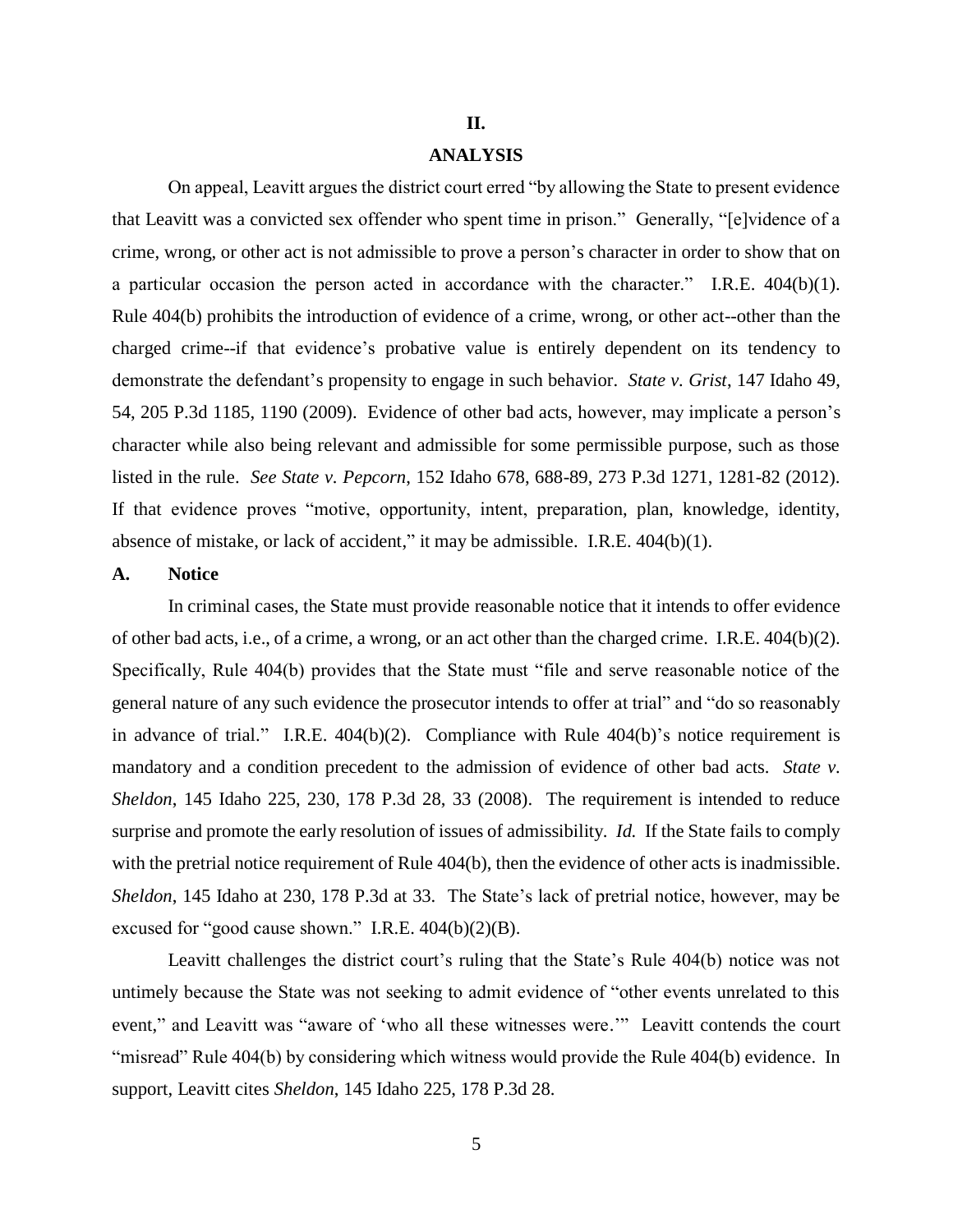In that case, the State charged Sheldon with trafficking in methamphetamine. *Id.* at 227, 178 P.3d at 30. During an investigation, Sheldon admitted to a detective that Sheldon had previously "dealt smaller quantities of methamphetamine," and the detective "wrote a report after the interview indicating Sheldon had told [the detective] [Sheldon] had dealt drugs in the past." *Id.* at 227, 229, 178 P.3d at 30, 32. The case proceeded to trial, but the State never notified Sheldon of its intent to offer any evidence of other bad acts under Rule 404(b). *Sheldon*, 145 Idaho at 227, 178 P.3d at 30. At trial, the detective testified that Sheldon had told the detective Sheldon was involved in dealing methamphetamine in the past. *Id.* at 229, 178 P.3d at 32. After the jury convicted Sheldon, he appealed, challenging the trial court's admission of the detective's testimony about Sheldon's prior bad acts of dealing drugs.

On appeal, the Idaho Supreme Court addressed the State's failure to provide Sheldon pretrial notice under Rule 404(b) of the detective's testimony. *Sheldon*, 145 Idaho at 230, 178 P.3d at 33. It noted the purpose of Rule 404(b) is "intended to reduce surprise and promote early resolution on the issue of admissibility." *Sheldon*, 145 Idaho at 230, 178 P.3d at 33 (quotation marks omitted). The Court ruled that compliance with Rule 404(b) "is mandatory and a condition precedent to admission of other acts evidence" and that Sheldon's statements to the detective who investigated the case were inadmissible because the State failed to comply with Rule 404(b)'s notice provisions. *Sheldon*, 145 Idaho at 230, 178 P.3d at 33. Accordingly, the Court vacated Sheldon's conviction and remanded the case. *Id.* at 231, 178 P.3d at 34.

The *Sheldon* Court did not directly address a scenario in which the trial court ruled--as the district court did in this case--that compliance with Rule 404(b)'s notice requirement is excused (or not "as urgent") when the evidence of bad acts is admitted through the testimony of fact witnesses to the alleged crime who are known to the defendant. As Leavitt notes, however, the facts in *Sheldon* suggest that the defendant's knowledge of the identity of the witness who will testify about bad acts does not excuse mandatory compliance with Rule 404(b)'s notice requirement. Conceivably, Sheldon was aware pretrial both of the detective's identity and his written report of Sheldon's admission to prior drug dealing, and yet, the *Sheldon* Court held that notice of the detective's testimony about this admission was still mandatory under Rule 404(b).

On appeal, the State does not respond either to Leavitt's reliance on *Sheldon* or to the substance of the district court's ruling. Instead, the State concedes it failed to give adequate pretrial notice of its intent to admit evidence under Rule 404(b). It argues, however, that the court correctly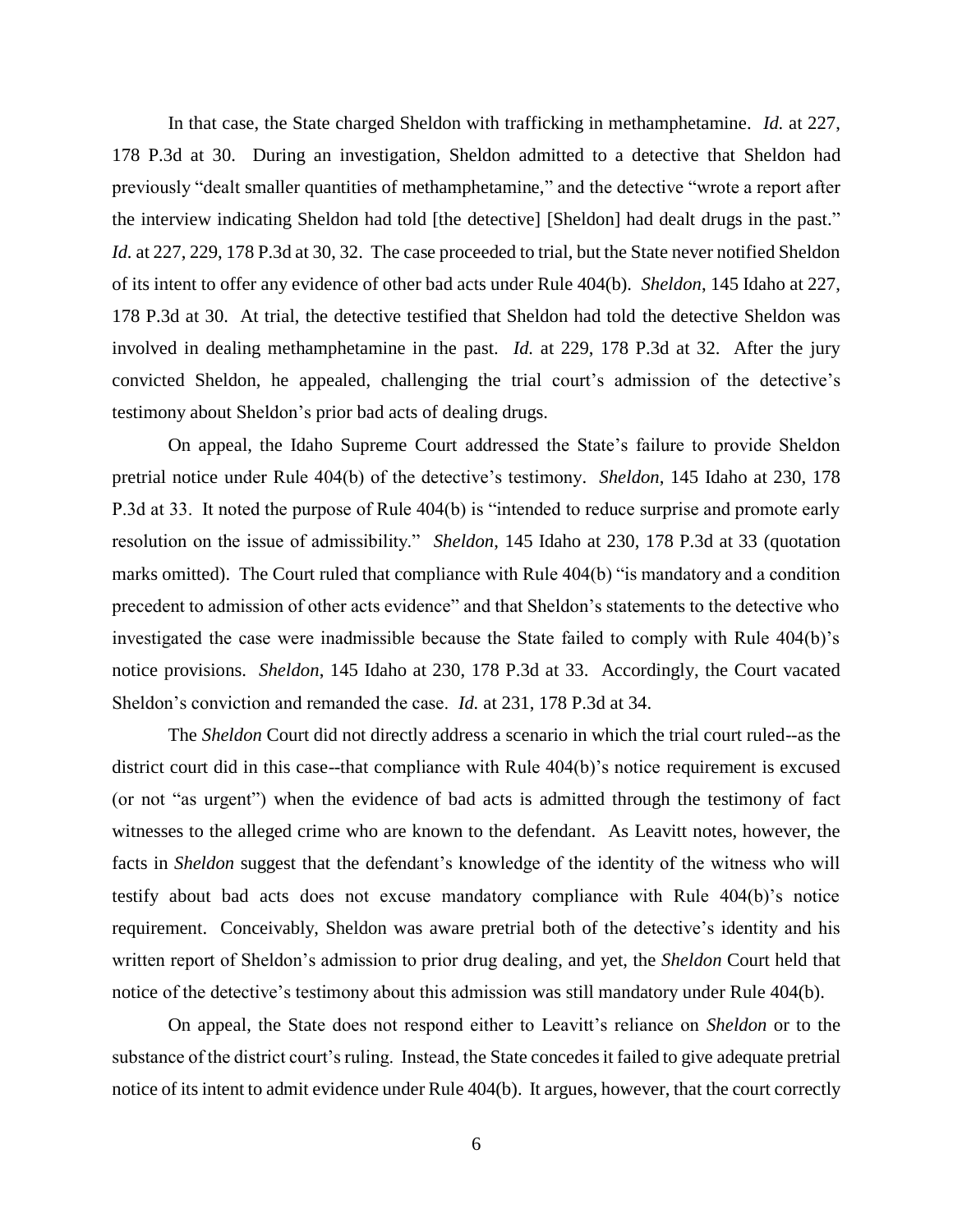excused its lack notice for good cause because the prosecutor was not aware of the "new information" "before the second day of trial," and the State "cannot disclose information that it does not yet have."

In support, the State notes Leavitt's reliance on *State v. Clark*, 135 Idaho 255, 16 P.3d 931 (2000), for the definition of "good cause" and argues that under *Clark*--if it applies--"the complete lack of prejudice to Leavitt is an appropriate consideration for excusing the lack of pretrial notice." *Clark*, however, does not interpret the meaning of "good cause" in the context of Rule 404(b). Rather, *Clark* discusses the meaning of good cause in the context of I.C. § 19-3501, which provides for statutory speedy trial rights. *Clark*, 135 Idaho at 259, 16 P.3d at 935. We decline to construe *Clark* as addressing the meaning of good cause for purposes of Rule 404(b), and the State cites no other supporting authority addressing the meaning of good cause in the context of Rule 404(b).

Even assuming without deciding, however, that the State's discovery of bad acts evidence after the trial commenced constitutes good cause under Rule 404(b) to excuse the State's failure to comply with the pretrial notice requirement,<sup>2</sup> the record in this case does not support the State's position. Specifically, the record does not show the State only discovered the witnesses' knowledge and statements about Leavitt's criminal history after the trial had already commenced. The State argues on appeal that the prosecutor was not aware of the bad acts evidence until "before the second day of trial." In support, the State relies on the prosecutor's statement to the district court on the second morning of trial that "in speaking with witnesses, preparing for their testimony today, some new information came out, which I was not aware of before." This statement, however, does not disclose *when* exactly the prosecutor spoke with the witnesses in preparation for their testimony. On appeal, the State simply assumes it did not learn about Leavitt's statements to the witnesses until after trial commenced but before the second day of trial. The record, however, does not support the State's assumption. Although the prosecutor refers to "today," whether that word modifies the prosecutor's possible preparation on that day and before the second day of trial began or the testimony of A.M., R.S. and R.S.'s mother, all of whom testified that second day of trial or both is unclear. For that reason, the State has failed to establish good cause

 $\overline{a}$ 

<sup>&</sup>lt;sup>2</sup> Although the State did not cite any authority addressing the meaning of "good cause" in the context of Rule 404(b)'s notice requirement, at least one jurisdiction has found good cause to excuse the pretrial notice where the government only learned of the bad acts evidence during a witness interview the night before trial. *[United States v. Lopez-Gutierrez,](https://1.next.westlaw.com/Link/Document/FullText?findType=Y&serNum=1996109789&pubNum=0000506&originatingDoc=I4221e1302d5811ea9076f88ee0fd553a&refType=RP&fi=co_pp_sp_506_1241&originationContext=document&transitionType=DocumentItem&ppcid=7d6db034712a472e8c6965f156fc4cf6&contextData=(sc.Keycite)#co_pp_sp_506_1241)* 83 F.3d 1235, 1241 [\(10th Cir. 1996\).](https://1.next.westlaw.com/Link/Document/FullText?findType=Y&serNum=1996109789&pubNum=0000506&originatingDoc=I4221e1302d5811ea9076f88ee0fd553a&refType=RP&fi=co_pp_sp_506_1241&originationContext=document&transitionType=DocumentItem&ppcid=7d6db034712a472e8c6965f156fc4cf6&contextData=(sc.Keycite)#co_pp_sp_506_1241)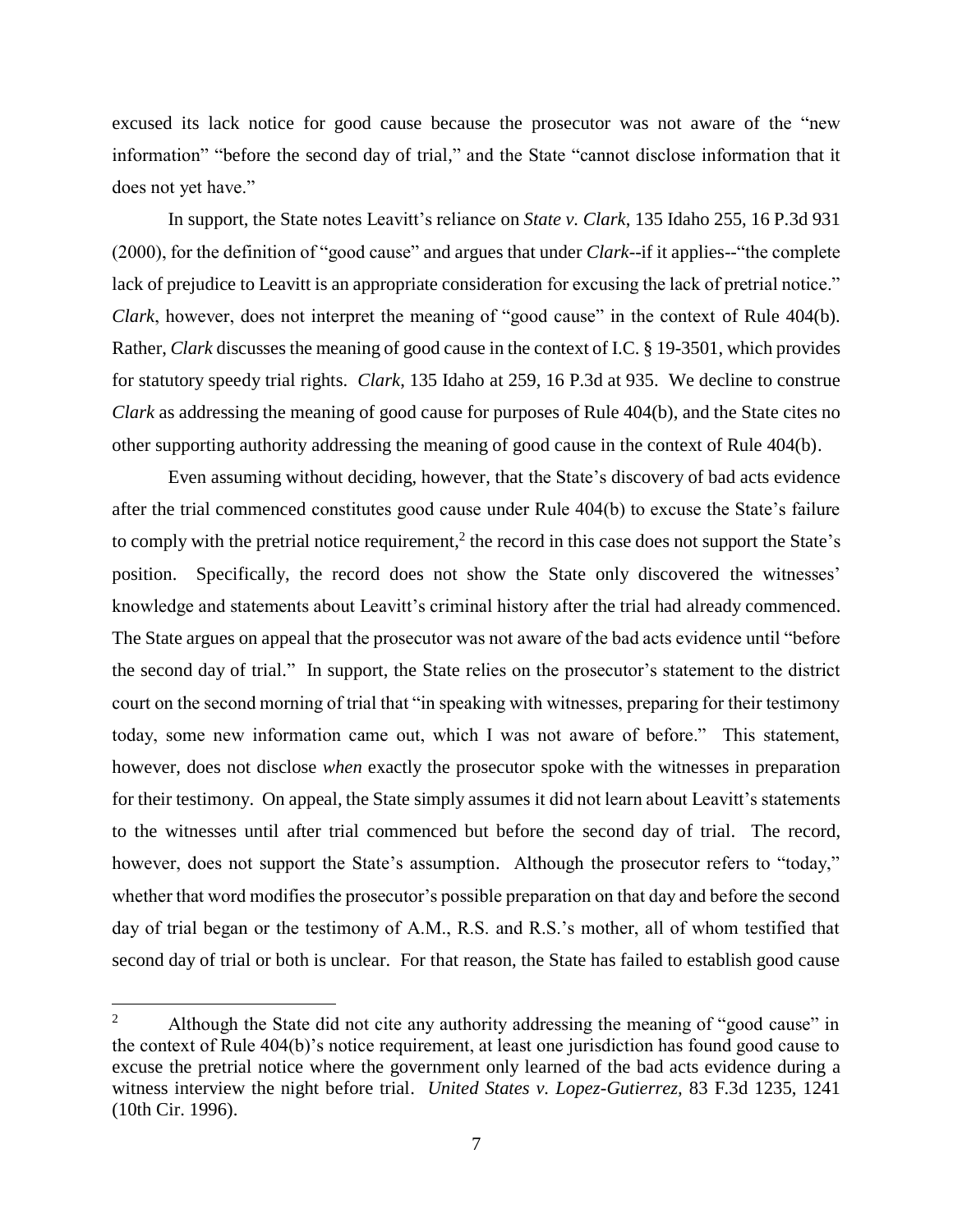to excuse its acknowledged failure to comply with the pretrial notice requirement. *See*  I.R.E. 404(b)(2)(B) (requiring showing of good cause to excuse pretrial notice). Moreover, the State's belated pretrial notice stating it intended to introduce "evidence of facts and circumstances" of Leavitt's prior convictions suggests the State may have known something about those facts and circumstances, such as Leavitt's statements to the witnesses, before trial began, but it did not disclose their nature in its written notice.

The district court never expressly stated it found "good cause" to excuse the State's late Rule 404(b) notice. Rather, the record shows the court excused the State's compliance with the mandatory requirement of reasonable pretrial notice because Leavitt made the challenged statements to witnesses to his alleged crime, and he knew the identity of those witnesses. As a result, the court reasoned Rule 404(b) notice was not "as urgent" and "there's not necessarily an unfair prejudice by the late notice." This reasoning improperly placed the burden on Leavitt to surmise pretrial what the State's bad acts evidence would be and to prepare to defend against that evidence. Imposing that burden on Leavitt, however, is contrary to the purpose of Rule 404(b) to provide reasonable notice to the criminal defendant of bad acts evidence to avoid surprise and to ensure early resolution of the evidence's admissibility. *See Sheldon*, 145 Idaho at 230, 178 P.3d at 33 (noting purpose of Rule 404(b) is to reduce surprise and promote early resolution of issues of admissibility).

### **B. Admissibility**

Even if good cause excused the State's conceded failure to provide reasonable pretrial notice under Rule 404(b)(2), the evidence that Leavitt was a convicted sex offender who spent time in prison was inadmissible under Rule 404(b)(1). When determining the admissibility of evidence under Rule 404(b), the trial court must first determine whether sufficient evidence of the other acts exists such that a reasonable jury could believe the conduct actually occurred. *Grist*, 147 Idaho at 52, 205 P.3d at 1188. If so, then the court must consider: (1) whether the other acts are relevant to a material and disputed issue concerning the crime charged, other than propensity; and (2) whether the probative value is substantially outweighed by the danger of unfair prejudice. *State v. Parmer*, 147 Idaho 210, 214, 207 P.3d 186, 190 (Ct. App. 2009).

On appeal, this Court defers to the trial court's determination that there is sufficient evidence of the other acts if it is supported by substantial and competent evidence in the record. *Id.* We exercise free review, however, of the trial court's relevancy determination. *Sheldon*, 145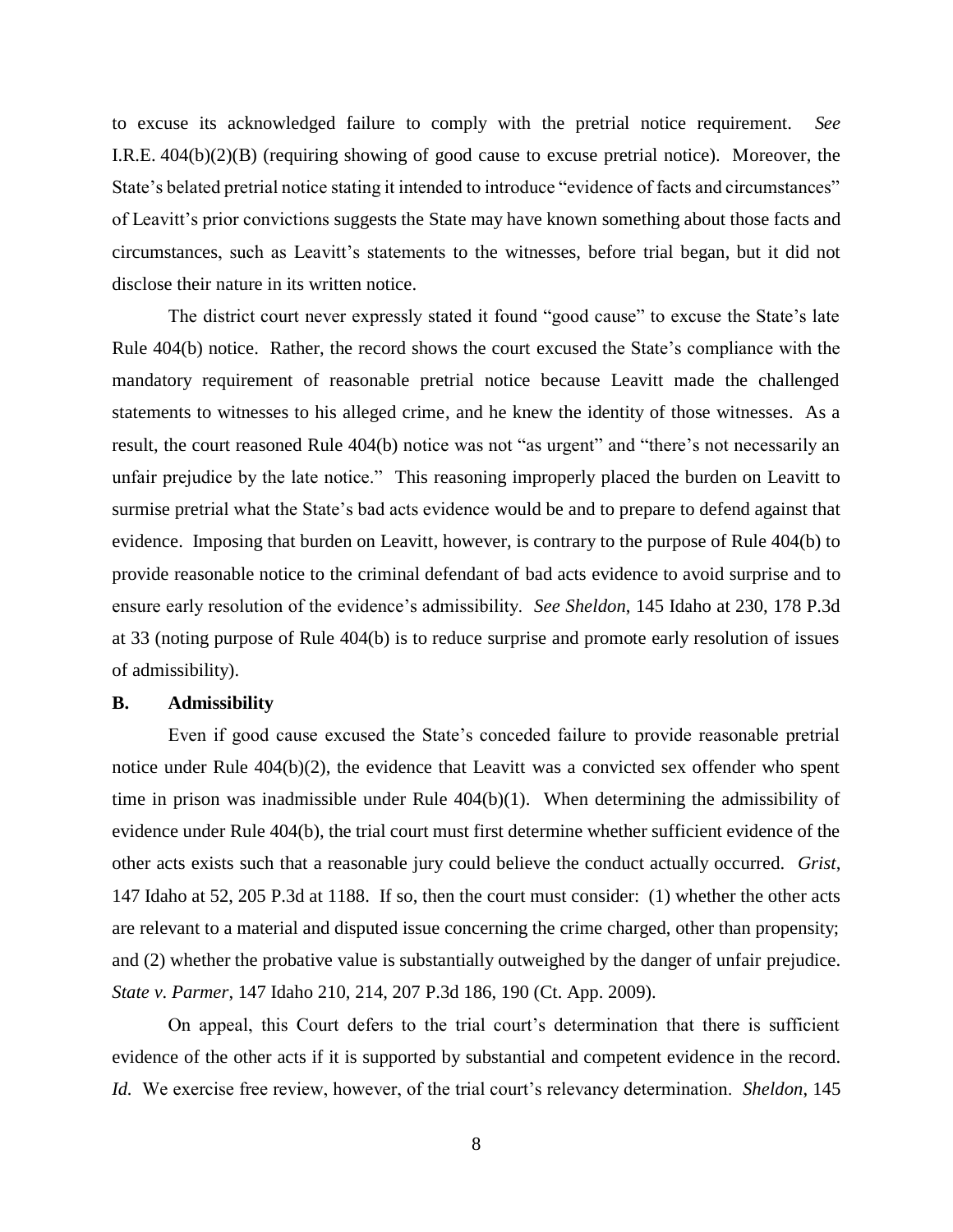Idaho at 229, 178 P.3d at 32. The trial court's balancing of the probative value of the evidence against the danger of unfair prejudice will not be disturbed unless we find an abuse of discretion. *State v. Norton*, 151 Idaho 176, 190, 254 P.3d 77, 91 (Ct. App. 2011). When a trial court's discretionary decision is reviewed on appeal, the appellate court conducts a multi-tiered inquiry to determine whether the trial court: (1) correctly perceived the issue as one of discretion; (2) acted within the boundaries of such discretion; (3) acted consistently with any legal standards applicable to the specific choices before it; and (4) reached its decision by an exercise of reason. *State v. Herrera*, 164 Idaho 261, 270, 429 P.3d 149, 158 (2018).

#### **1. Relevance**

Leavitt challenges the district court's ruling that evidence that he was a convicted sex offender who spent time in prison is relevant to the State's "theory of grooming and a plan" and to A.M.'s credibility. In response, the State argues evidence of Leavitt's criminal history is "highly relevant to show A.M. was a credible witness, to explain her delayed disclosure, to rebut Leavitt's claims that she was a liar, and to show that Leavitt was grooming her."

Evidence is relevant if it has any tendency to make the existence of any fact that is of consequence to the determination of the action more probable or less probable than it would be without the evidence. I.R.E. 401; *State v. Stewart*, 161 Idaho 235, 237, 384 P.3d 999, 1001 (Ct. App. 2016). Whether a fact is of consequence or material is determined by its relationship to the legal theories presented by the parties. *State v. Johnson*, 148 Idaho 664, 671, 227 P.3d 918, 925 (2010).

We agree with Leavitt that evidence that he was a felon and convicted sex offender, who had spent time in prison and who could not possess a firearm, is not relevant to any material issue of fact concerning the charge of rape. This evidence is not relevant to any effort by Leavitt to groom A.M. Although the State presented testimony about "grooming behavior," it did not present any evidence to support the State's proposition that a defendant's grooming behavior includes his disclosure of his criminal history, i.e., his prior incarceration and the reason therefore. Rather, the State only presented the clinical counselor's testimony that a perpetrator, who grooms a victim, may make comments about *going to* prison to control the perpetrator's relationship with the victim. For example, the counselor testified:

[O]ftentimes [the perpetrator] know[s] that if [the abuse] is revealed, there's a good chance they'll go to jail. So they start to put the responsibility back onto the victim, [its] when they start . . . to cry; say, if I get revealed, if this comes out, I'll go to jail.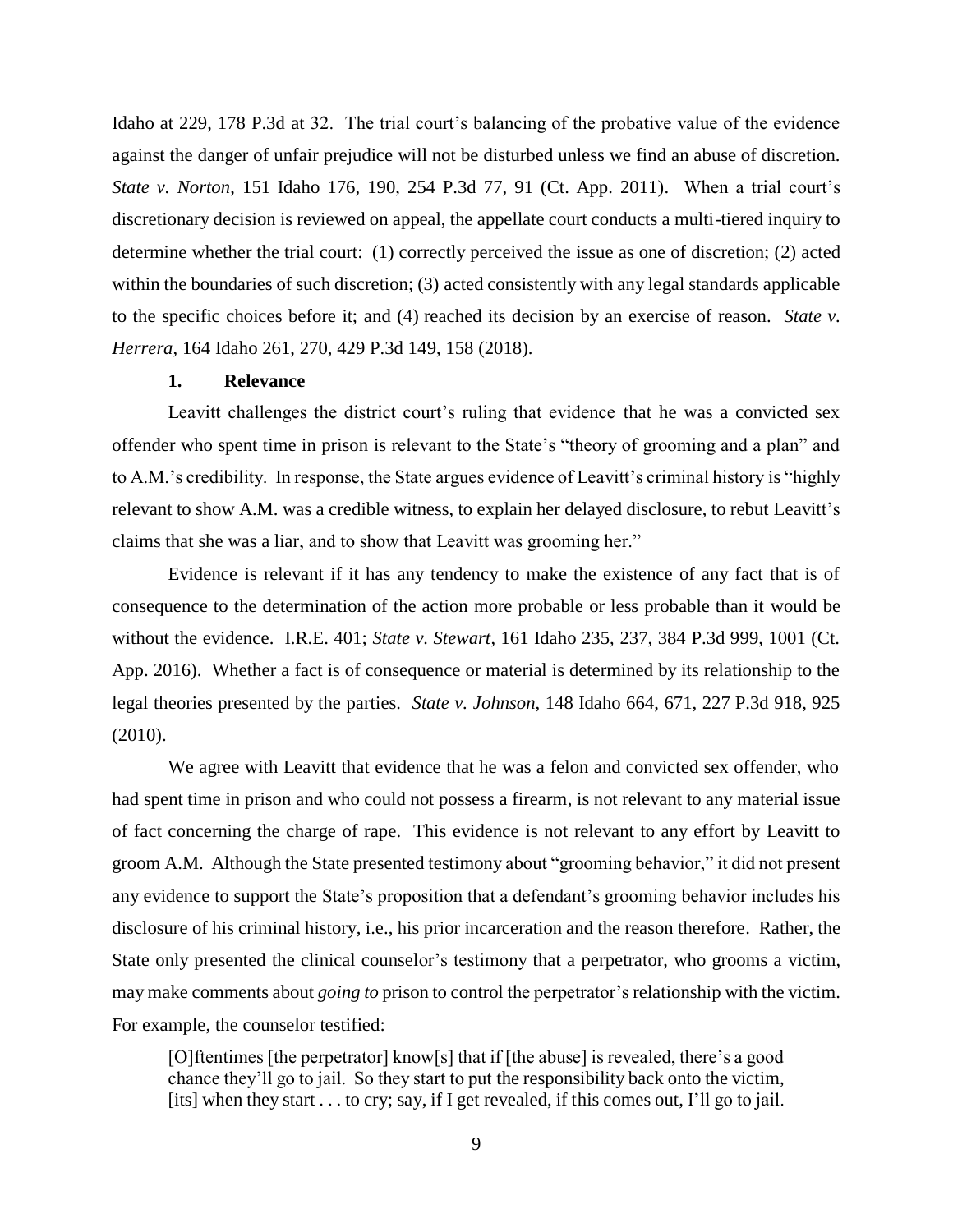This and other related testimony, however, does not support the State's proposition that a defendant's *past* criminal history is evidence of grooming behavior. That Leavitt was a felon who had been imprisoned previously for a sexual offense and could not possess a firearm does not tend to make it more probable that he "groomed" A.M. in this case.

We also disagree that Leavitt's prior convictions showed a "pattern of behavior" as the prosecutor argued to the district court. The State did not admit or proffer any evidence of the facts and circumstances of Leavitt's prior convictions to indicate those convictions included grooming behavior or some other commonality with the rape charge in this case.

We acknowledge that A.M.'s testimony that Leavitt said that he had a "hit list," "would not be going back to prison," and "would take [anybody] out" who "tried to take him back [to prison]" may be evidence of grooming behavior (according to the clinical counselor's description of such behavior). A.M.'s reference to Leavitt's criminal history, however, tainted this testimony with propensity evidence. Namely, A.M. did not simply testify Leavitt told her he intended to avoid prison, but rather, she testified about Leavitt's intent to avoid going *back* to prison. This reference to the fact that Leavitt had *already* been in prison unnecessarily emphasized improper propensity evidence of Leavitt's criminal history, particularly when coupled with the witnesses' numerous statements about Leavitt being a felon who had previously been in prison.

The State's argument that Leavitt's criminal history is relevant to A.M.'s credibility, i.e., "to explain her delayed disclosure" and "to rebut Leavitt's claims that she is a liar," is not persuasive. In support of this argument, the State asserts that Leavitt made threats towards people about whom A.M. cared; "coming from anyone else, such statements might sound silly, or at worst like idle threats"; but Leavitt "package[d] these threats with the highly relevant details that gave them teeth: he also disclosed to A.M. that he was an ex-con and a sex offender." That Leavitt was a convicted sex offender who spent time in prison and who could not possess a firearm, however, did not make A.M. per se a more credible witness. In particular, Leavitt's criminal history did not directly pose any threat to A.M. for disclosing the sexual encounter and, for that reason, Leavitt's criminal history does not tend to make it more probable that A.M. would delay disclosing or lie about the encounter, as the State argues. While the fact that Leavitt had a "hit list" and intended to avoid going to prison may have enhanced A.M.'s credibility about why she delayed disclosing or lied about the encounter, this testimony was commingled with and thereby tainted by inadmissible propensity evidence, i.e., Leavitt's irrelevant criminal history, as discussed above.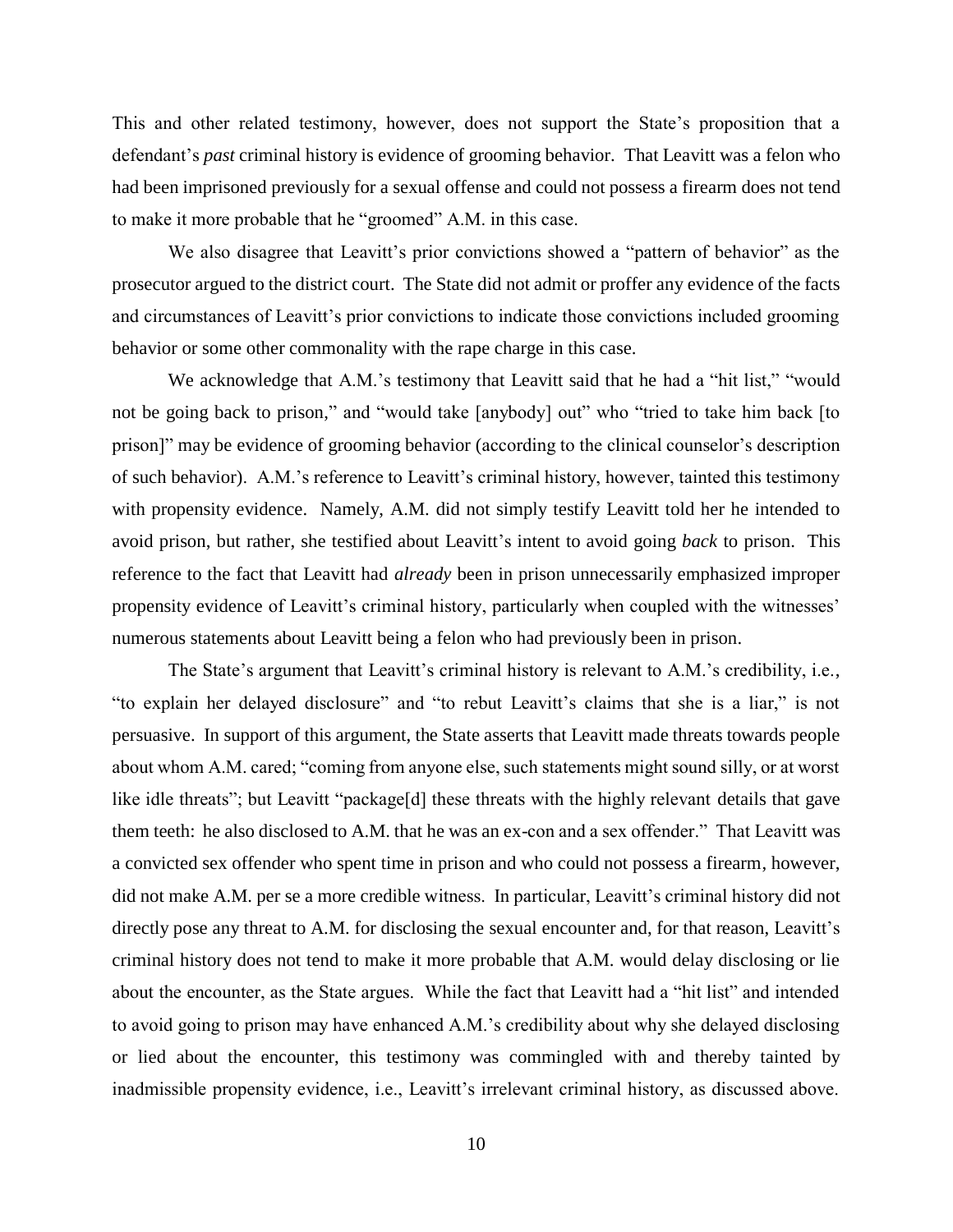Moreover, to the extent Leavitt's criminal history may have been relevant to explain A.M.'s initial denial of the sexual encounter, only those statements A.M. heard about Leavitt's criminal history would be relevant. As Leavitt notes, R.S. and her mother's knowledge of Leavitt's criminal history had no bearing on A.M.'s credibility.

# **2. Probative value**

Finally, the probative value of Leavitt's criminal history to prove he raped A.M. is substantially outweighed by the danger of unfair prejudice. The evidence of Leavitt's criminal history is not relevant for any nonpropensity purposes and the risk of unfair prejudice was substantial. "The prejudicial effect of [character evidence] is that it induces the jury to believe the accused is more likely to have committed the crime on trial because he is a man of criminal character." *Grist*, 147 Idaho at 52, 205 P.3d at 1188 (quoting *State v. Wrenn*, 99 Idaho 506, 510, 584 P.2d 1231, 1235 (1978)). Character evidence, therefore, takes the jury away from their primary consideration of the guilt or the innocence of the particular crime on trial. *Id*. That Leavitt made statements about being a convicted felon who could not own a firearm and spent time in prison for a sex offense is not relevant for the jury to decide whether Leavitt committed rape in June 2020. Moreover, that the district court did not allow the State to bring in "actual evidence" of Leavitt's convictions does not negate the prejudicial effect of admitting numerous witnesses' testimony about Leavitt's criminal history. Accordingly, we reject the State's argument that there was "a complete lack of prejudice to Leavitt" as a result of its failure to comply with Rule 404(b), and we hold the court abused its discretion by concluding the prejudicial effect of the testimony did not substantially outweigh the probative value. The district court's conclusion is inconsistent with the court's finding that the testimony is "obviously extremely prejudicial testimony."

In summary, we hold that the district court erred in numerous respects in admitting evidence under Rule 404(b) of Leavitt's criminal history. The district court failed to rule that good cause excused Leavitt's late notice of its intent to offer Rule 404(b) evidence of Leavitt's criminal history, and the record does not support the State's assertion that the prosecutor did not discover this information until after trial had already commenced. Regardless, the witnesses' testimony about Leavitt's criminal history is not relevant either to his purported grooming behavior or to A.M.'s credibility. To the extent, Leavitt's "hit list" and intention to avoid going to prison is relevant for these purposes, that testimony was tainted with reference to the propensity evidence of Leavitt's prior incarceration and the reason for that incarceration. Finally, the prejudicial effect